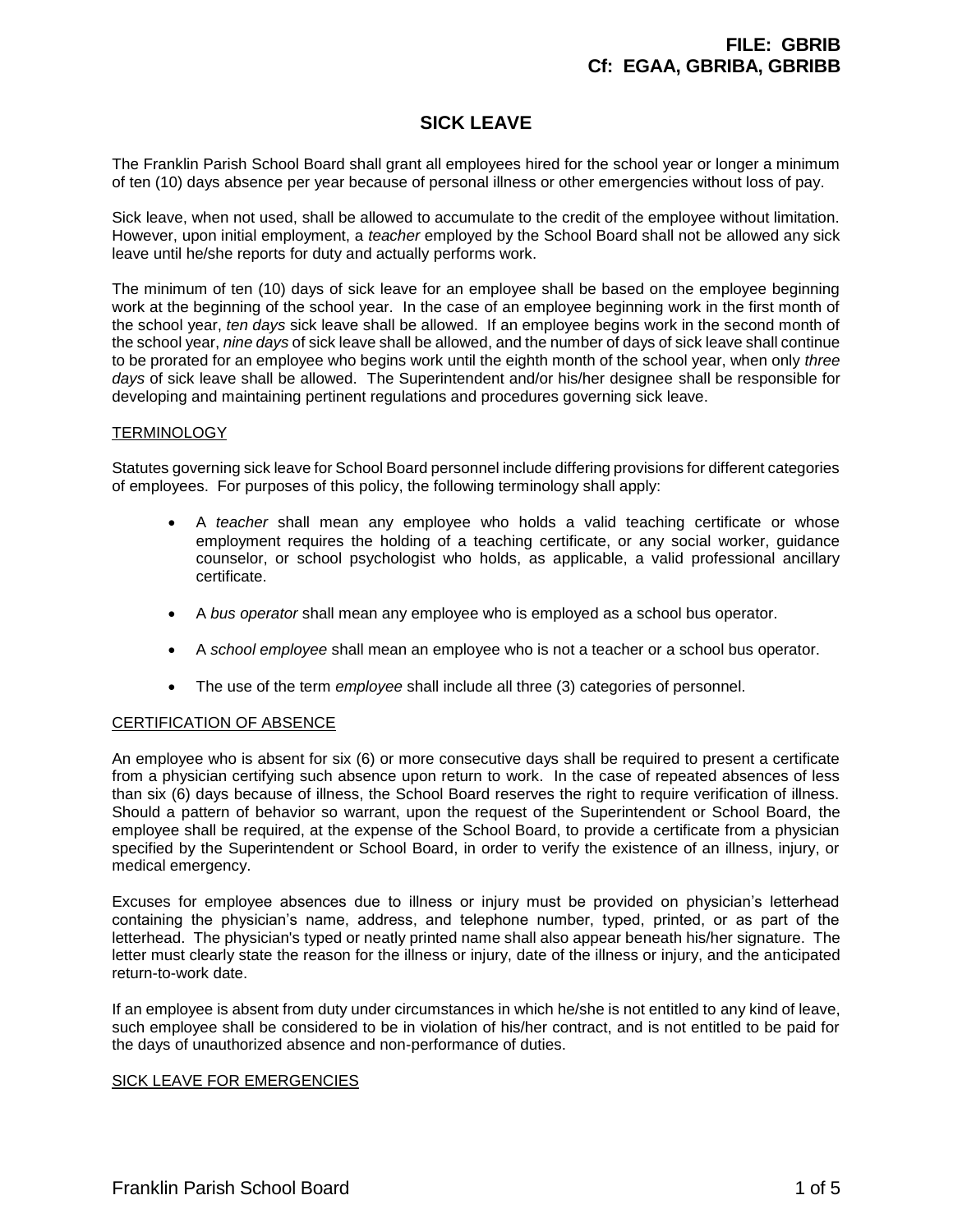Emergencies for sick leave purposes shall be defined by the School Board as:

- 1. Illness or death within the immediate family husband, wife, children and their spouses, parents, brothers and sisters and their spouses; spouse's parents, brothers and sisters and their spouses; grandparents and grandchildren (including step-relations);
- 2. Weather conditions hurricane, tornado, snowstorm, flood, accident, when approved by the Superintendent or designee;
- 3. Court summons; or
- 4. Other unusual circumstances as approved by the Superintendent or his/her designee.

#### EXTENDED SICK LEAVE

The School Board shall permit employees to take up to ninety (90) days of extended sick leave in each sixyear period of employment which may be used for a medical necessity at any time the employee has **no** remaining regular sick leave balance at the time the extended sick leave is set to begin. The initial six-year period of employment shall begin on August 15, 1999 for all *teachers* and *bus operators* employed as of that date, on August 15, 2008 for *school employees* employed as of that date, or on the effective date of employment for those employees employed after the dates above. All decisions relative to the granting of extended sick leave shall be made by the Superintendent.

Unused days during any six-year period of employment shall not cumulate or carry forward into the next six-year period of employment. The balance of days of extended sick leave available shall transfer with the employee from one public school employer to another without loss or restoration of days.

Interruptions of service between periods of employment with a public school employer shall not be included in any calculation of a six-year period, such that any employment with any public school employer, regardless of when it occurs, shall be included in any determination of the balance of days of extended sick leave available to the employee*.*

Any employee on extended sick leave shall be paid **sixty-five percent (65%)** of the salary paid the employee at the time the extended sick leave begins.

#### **Definitions**

*Child* means a biological son or daughter, an adopted son or daughter, a foster son or daughter, a stepson or daughter, or a legal ward of an employee standing in *loco parentis* to that ward who is either under the age of eighteen (18) or who is eighteen (18) years of age but under twenty-four (24) years of age and is a full-time student, or who is nineteen (19) years of age or older and incapable of self-care because of a mental or physical disability.

*Immediate family member* shall mean a spouse, parent, or child of the employee.

*Infant* means a child under one year of age.

*Medical necessity* shall be the result of a catastrophic illness or injury, a life-threatening, chronic, or incapacitating condition, as certified by a physician, of the employee or a member of his/her immediate family.

*Parent* means the biological parent of an employee or an individual who stood in *loco parentis* to the employee.

# Extended Sick Leave for Maternity or Adoptive Purposes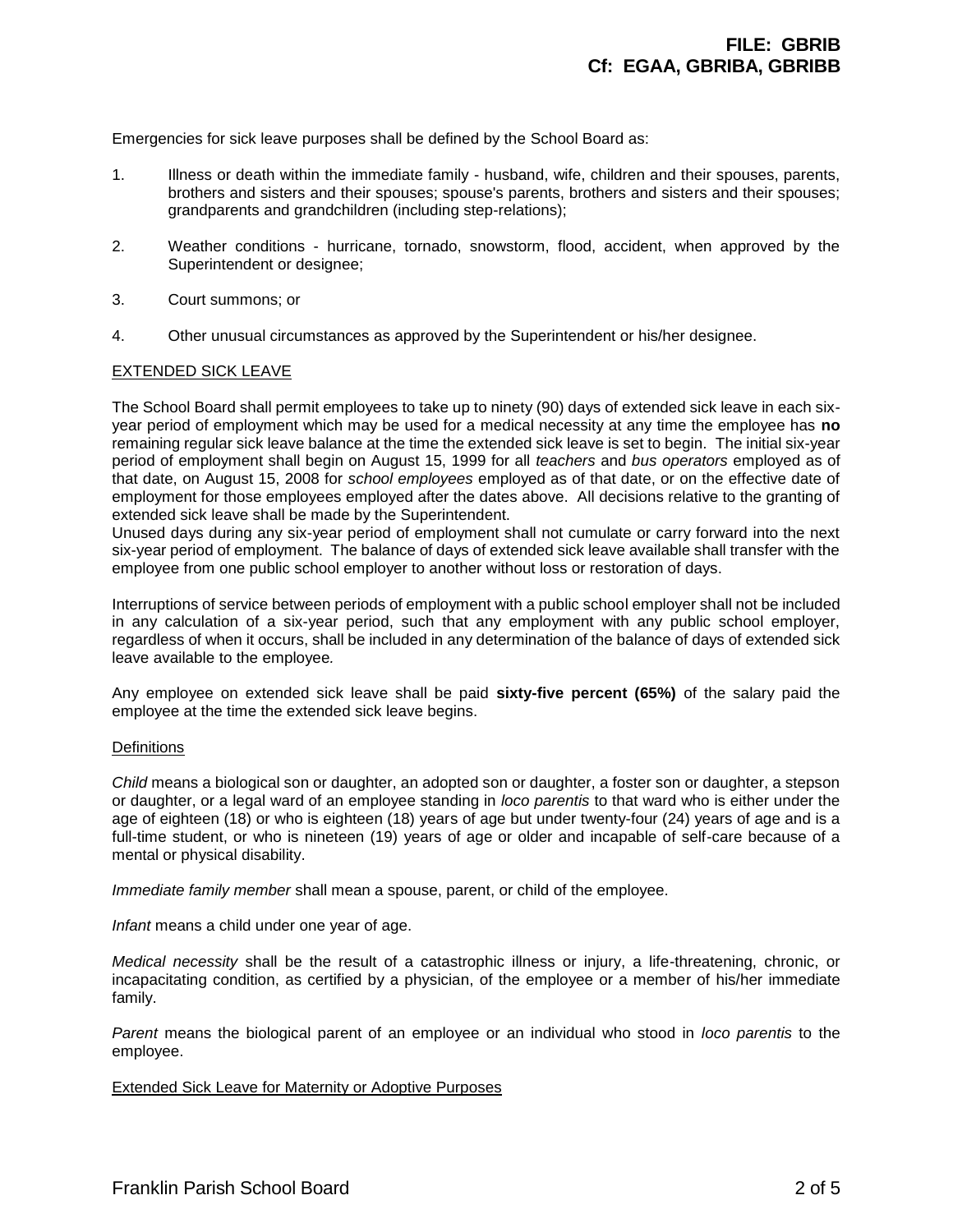Each *teacher* granted maternity or adoptive leave in accordance with state law and who has no remaining sick leave balance available may be granted up to (30) days of additional extended sick leave in each sixyear period of employment for personal illness relating to pregnancy, illness of an infant, or for required medical visits certified by a physician as relating to infant or maternal health.

# Gainful Employment Permitted

An employee may undertake additional gainful employment while on extended sick leave, provided **all** of the following conditions are met:

- 1. The employee can demonstrate that he/she will be working not more than twenty (20) hours a week in a part-time job that the employee has been working for not less than one hundred twenty (120) days prior to the beginning of any period of extended sick leave.
- 2. The physician who certifies the medical necessity of the leave indicates that such part-time work does not impair the purpose for which the extended sick leave is required.

Any violation of the provisions regarding gainful employment may require the employee to return to the School Board all compensation paid during any week of extended sick leave in which the employee worked more than twenty (20) hours and to reimburse the School Board all related employment costs attributable to such period as calculated by the School Board, without any restoration of leave days.

#### Application Process

On every occasion that a *teacher* uses extended sick leave, a statement from a licensed physician certifying that it is for personal illness relating to pregnancy, illness of an infant, or for required medical visits related to infant or maternal health, or that it is a medical necessity, shall be presented prior to extended sick leave being taken.

On every occasion that a *bus operator* or *school employee* uses extended sick leave, a statement from a licensed physician certifying that it is a medical necessity for the *bus operator* or *school employee* to be absent for at least ten (10) consecutive work days shall be presented prior to extended sick leave being taken.

The required physician's statement may be presented along with the request for extended sick leave subsequent to the *teacher's* or *school employee's* return to service. In such a case, the extended sick leave shall be granted for all days for which extended sick leave is requested, provided the request and required documentation is presented within three (3) days after the *teacher* or *school employee* returns to service. However, the School Board or the Superintendent reserves the right to question the validity of the medical certification after the three day period.

If the period an employee is on extended sick leave is anticipated to carry over from one school year to the start of the next school year, another application and physician's statement shall be submitted prior to the start of the next school year in order to be eligible for continued extended sick leave.

# SICK LEAVE FOR ASSAULT OR BATTERY

Any employee of the public schools who is disabled while acting in his/her official capacity as a result of an assault or battery by any student or person shall receive sick leave without reduction in pay, and without reduction in accrued sick leave days while disabled as a result of such assault and battery. A *teacher* shall be required to provide a certificate from a physician certifying the disability. A *bus operator* or *school employee* shall be required to present certification of the disability from a physician if the bus operator or school employee is absent for six (6) or more consecutive days as a result of the disability.

*Disability*, for purposes of this policy, shall mean the inability to perform the essential functions of the job.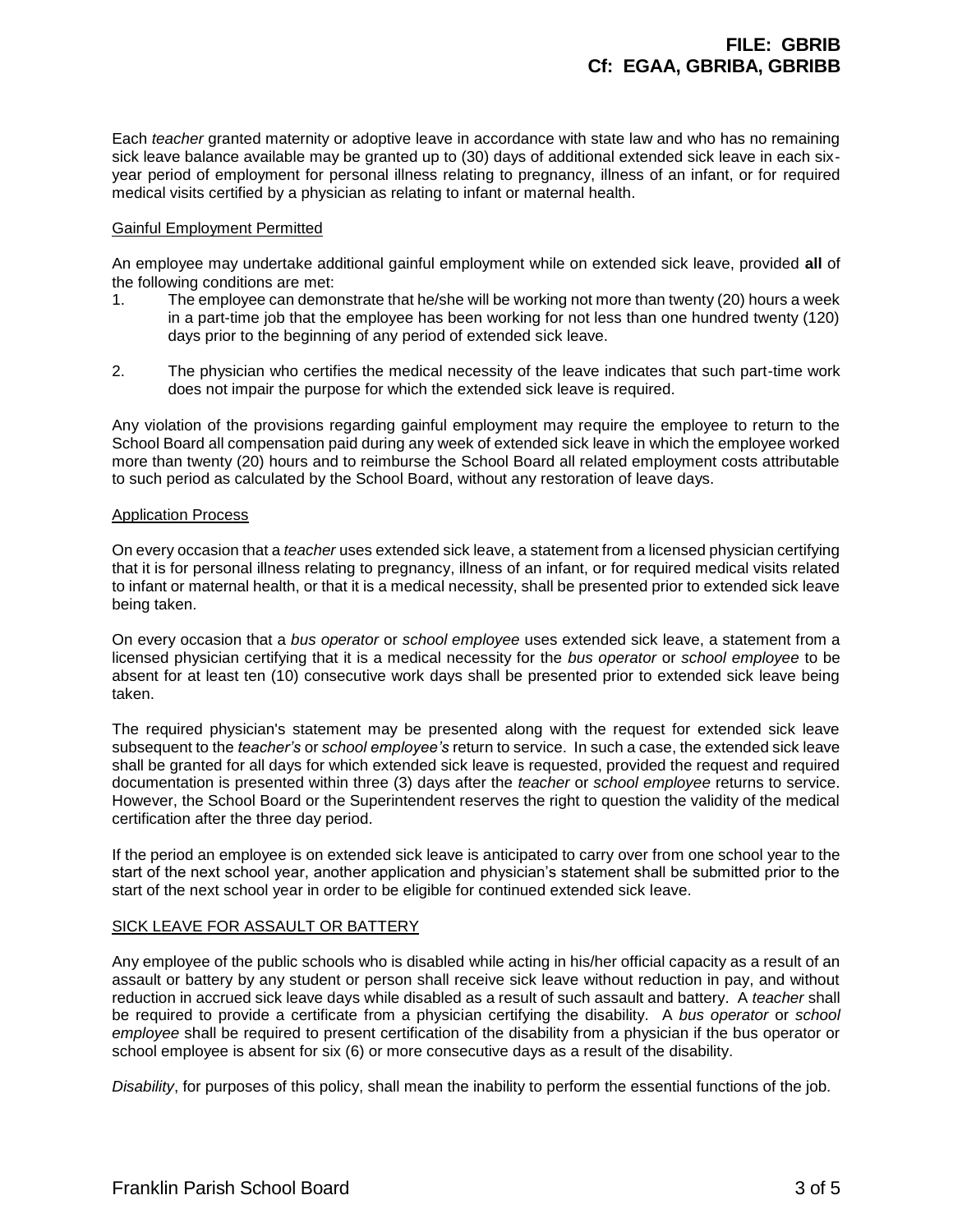The sick leave authorized shall be in addition to all other sick leave authorized herein, shall not be accumulated from year to year, nor shall such additional sick leave be compensated for at death or retirement, or compensated for in any manner except as set forth above.

The School Board shall not reduce the pay or accrued sick leave of any employee who is absent from his/her duties to seek medical attention or treatment as a result of an injury from assault or battery.

If the employee's physician determines that the employee is able to return to regular duties with restrictions and the School Board does not allow the employee to return to duty with those restrictions, the employee's leave shall be granted or continued as provided by statute.

If any employee is receiving sick leave as a result of assault or battery as provided in this section and begins receiving retirement benefits, the sick leave provided herein shall cease.

#### SICK LEAVE FOR PHYSICAL CONTACT WITH A STUDENT

Any *teacher* who is disabled while acting in his/her official capacity as a result of physical contact with a student while providing physical assistance to a student to prevent danger or risk of injury to the student, shall receive sick leave for a period of up to one (1) calendar year without reduction in pay and without reduction in accrued sick leave days while disabled as a result of rendering such assistance. Any *school employee*, but not a *bus operator*, disabled in a similar manner shall receive up to ninety (90) days of such sick leave. The *teacher* or *school employee* shall be required to present a certificate from a physician certifying the disability. The School Board may extend the period of sick leave beyond the allowable period at its discretion.

The School Board shall not reduce the pay or accrued sick leave of any *teacher* or *school employee* who is absent from his/her duties to seek medical attention or treatment as a result of an injury from physical contact with a student.

If the *teacher's* or *school employee's* physician determines that the employee is able to return to regular duties with restrictions and the School Board does not allow the employee to return to duty with those restrictions, the *teacher's* or *school employee's* leave shall be granted or continued as provided by statute.

#### VALIDITY OF PHYSICIAN'S CERTIFICATION

If at any time during the period of certified disability the School Board questions the validity or accuracy of the physician's certification for any type of sick leave request made by a *teacher*, or for extended leave or leave requested as a result of physical assault or battery made by a *bus operator* or *school employee*, the School Board may require the employee to be examined by a licensed physician selected by the School Board.

Any further review of medical certification shall proceed as follows:

- 1. Upon review of the physician's certification submitted, if the School Board or Superintendent questions the validity or accuracy of the certification, the School Board or Superintendent may require the employee, or the immediate family member, as applicable, as a condition for taking the applicable sick leave, to be examined by a licensed physician selected by the School Board or Superintendent. If the physician finds medical necessity or certifies a disability, the leave shall be granted.
- 2. If the selected physician disagrees with the original medical certification from the physician selected by the employee, then the School Board or Superintendent may require the employee, or immediate family member, as applicable, as a condition for taking the applicable sick leave, to be examined by a *third* licensed physician, whose name appears next in the rotation of physicians on